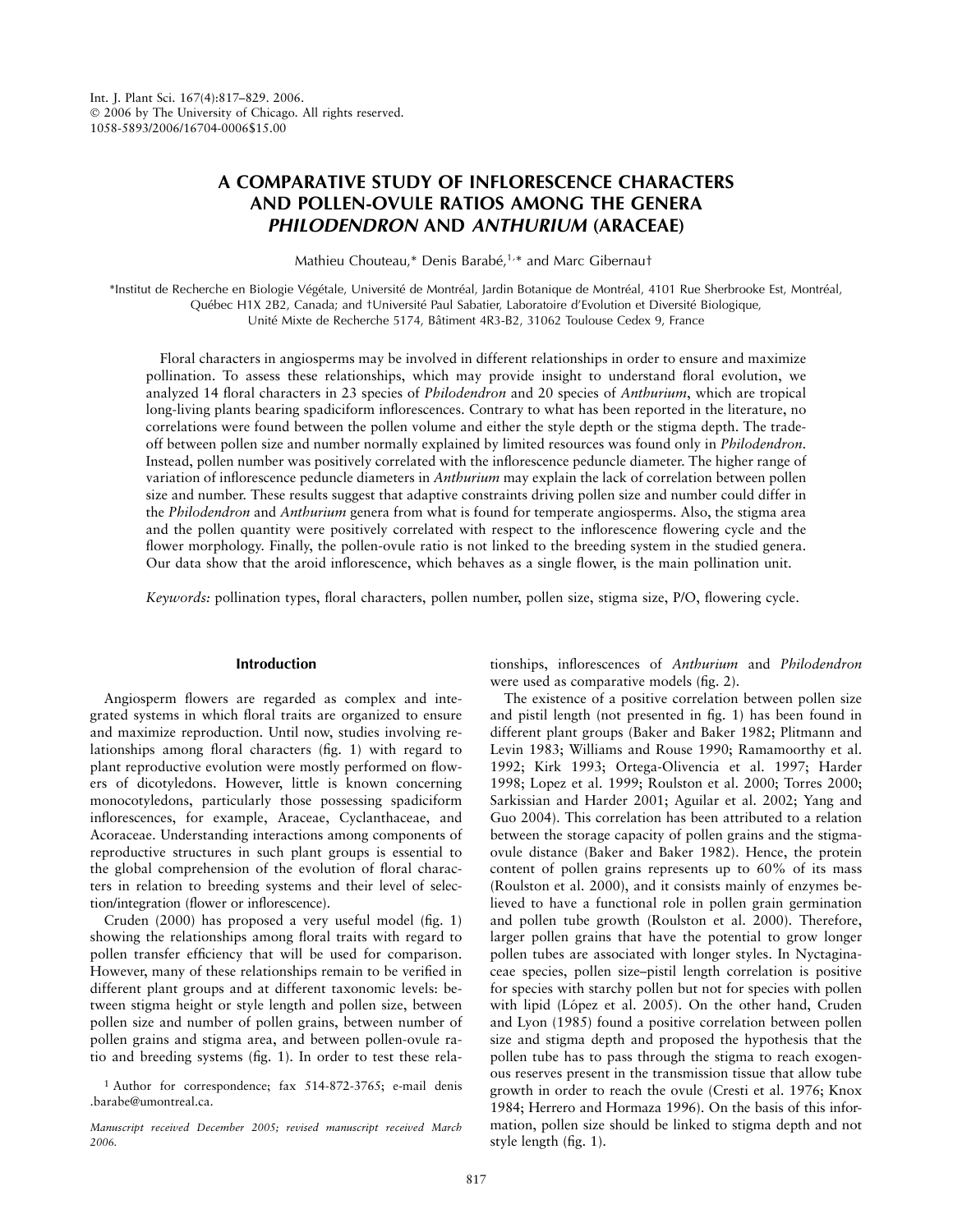

Fig. 1 Positive (plus sign) and negative (minus sign) correlations among floral traits in animal-pollinated plants proposed by Cruden (2000). Solid lines indicate relationships that were demonstrated empirically. Dashed lines indicate that the pollen-ovule ratio might be influenced by change in a given trait.

Another factor affecting pollen size is the number of pollen grains a flower can support. Studies suggest that plants evolved an optimal pollen size that balances the advantage of large pollen size for gametophytic competition against the fecundity disadvantage of fewer pollen grains produced (Aguilar et al. 2002; Yang and Guo 2004). A negative correlation between those two traits has been well documented at both inter- and intraspecific levels in many plant groups (Mione and Anderson 1992; Knudsen and Olesen 1993; Stanton and Young 1994; Vonhof and Harder 1995; Worley and Barrett 2000; Sarkissian and Harder 2001; Yang and Guo 2004) but not in others (Cruden and Miller-Ward 1981; Stanton and Preston 1986; Lopez et al. 1999; Aguilar et al. 2002). This relation has been interpreted as a simple trade-off between pollen size and number due to the limited resources available to the flower. Thus, for a given species, the competitive advantage of larger pollen grains may counterbalance the numerical advantage of small pollen (Sarkissian and Harder 2001).

Other than the relationships between pollen number and size and between pollen size and style or stigma depth, Cruden (1997, 2000) found a negative correlation between the number of pollen grains and the stigma area in both Synphionema and Isopogon (Proteaceae). It has been supposed that a larger stigmatic area has a greater chance of contacting the pollen-bearing area of the pollinator; this results in fewer pollen grains being required for pollination success.

Cruden (1977), after studying 80 different species, concluded that the pollen-ovule ratio (P/O) is related to the plant breeding system. The higher the degree of autogamy is, the lower the P/O will be. This relationship was based on the assumption that the P/O reflects the efficiency of pollination. ''The more efficient the transfer of pollen is, the lower the pollen-ovule ratio should be'' (Cruden 1977, p. 32). Many studies have more or less confirmed the relationship between the P/O and the breeding system (Schoen 1977; Lord 1980; Wyatt 1984; Campbell et al. 1986; Philbrick and Anderson 1987; Ritland and Ritland 1989; Plitmann and Levin 1990; Mione and Anderson 1992; Lopez et al. 1999; Jürgens et al. 2002; Wang et al. 2004) although some have not (Gallardo et al. 1994; Ramirez and Seres 1994; Wyatt et al. 2000; Chouteau et al. 2006). It has been mentioned that factors such as habitat, pollinators, pollination mechanism, and floral morphology could influence the variations of P/O among species.

To date, the P/Os of Neotropical aroids are known from only two studies (Ramirez and Seres 1994; Chouteau et al. 2006). The study of nine species from French Guiana aroids has shown that, in these species, the relationship between the P/O and the breeding system was opposite to that found by Cruden (1977) in other families. In Araceae, a link was hypothesized between the P/O and the type of pollination mechanism, habitat, and mode of growth. The more complex the pollination mechanism, the lower the P/O was, and terrestrial, holophyte, and geophyte species had higher P/Os than hemiepiphytic species (Chouteau et al. 2006).

On the basis of sex allocation theory (Charlesworth and Charlesworth 1981; Charnov 1982; Morgan 1992), there should be a trade-off in resource allocation between pollen and ovule. This relationship is due to the fact that plants have limited resources and should distribute the resources between reproductive male and female functions to maximize their fitness. Consequently, a negative relation is expected in cosexual (male and female functions on the same individual) species between the male and the female functions (Stearns 1992). However, few studies have reported negative correlations between male and female functions (Charlesworth and Charlesworth 1981; Charnov 1982; Morgan 1992; Stearns 1992; Mazer et al. 1999), and most of the recent studies reported positive correlations (Small 1988; Campbell 1992, 1997, 2000; Mazer 1992; O'Neil and Schmitt 1993; Gallardo et al. 1994; Agren and Schemske 1995; Ortega-Olivencia et al. 1997; Ashman 1999; Burd 1999; Lopez et al. 1999; Koelewijn and Hunscheid 2000; Yang and Guo 2004). Campbell (2000) explained that both positive and negative relationships between resource allocations into male and female functions are possible. According to Campbell, genetic variation in sex allocation (negative correlation) is often small compared with variation in traits related to resource acquisition and vigor (positive correlation), perhaps because



Fig. 2 Left, bisexual flowers inflorescence (Anthurium); right, unisexual flowers inflorescence (Philodendron) (from Mayo et al. 1997).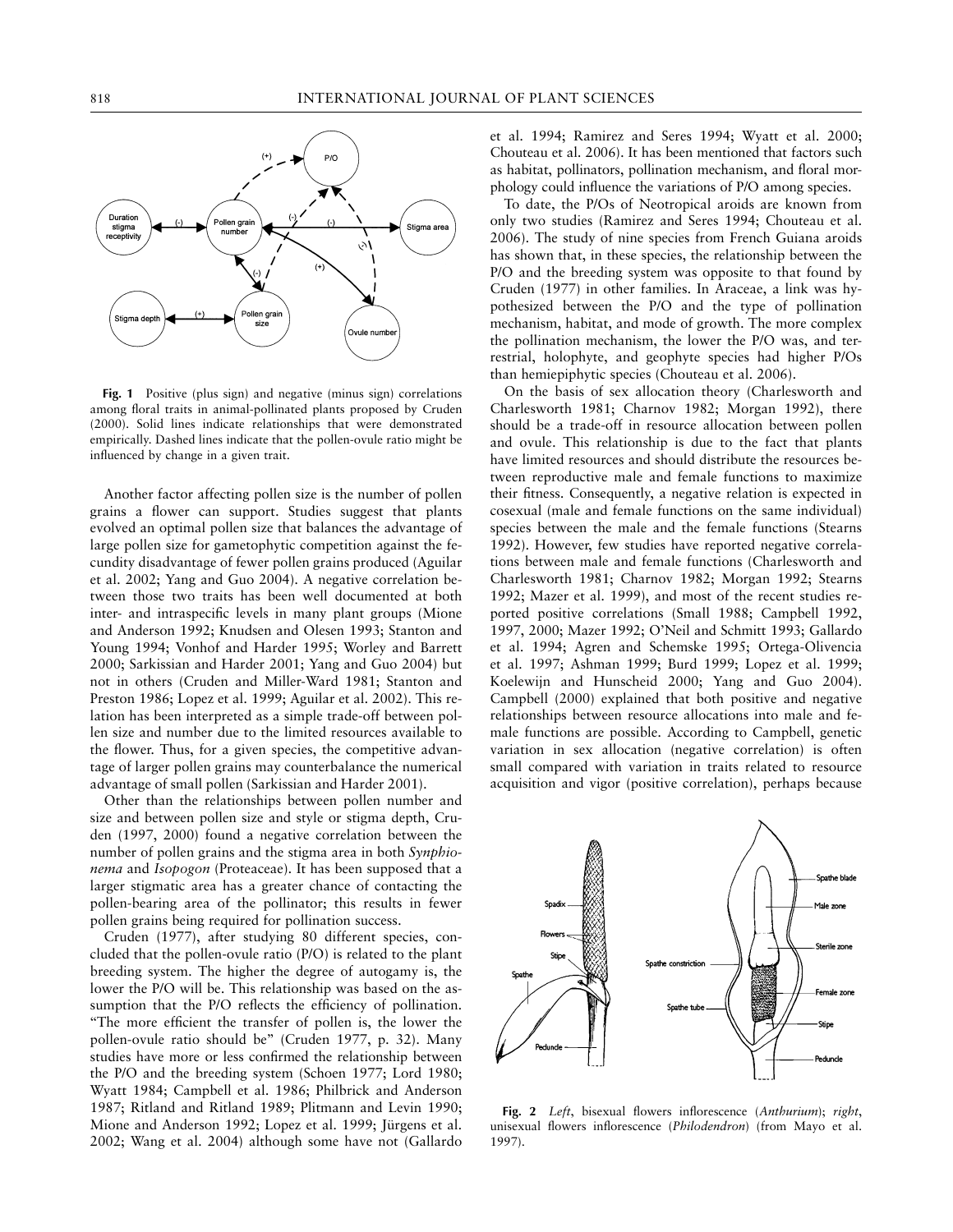flowers can use different resource pools for male and female parts, as suggested by physiological studies (Ashman 1994).

In contrast to trees and shrubs, little is known about the reproductive biology of understory plant species. Even though the most conspicuous and dominant elements in the understory and canopy of tropical rainforests are the large herbaceous and broad-leaved monocots, the P/O has been poorly studied in these tropical plants displaying hemiepiphytic and epiphytic types of growth (Ramirez and Seres 1994; Chouteau et al. 2006). In this perspective, the Araceae family (105 genera, more than 3300 species), which possesses a great variability in reproductive mechanisms, constitutes very good material for studying the relationships presented in figure 1. Aroids have the particularity of possessing compact inflorescences, with bisexual flowers (Anthurium) and unisexual flowers (Philodendron) showing very different floral cycles. In this study, two genera with different inflorescence structures and pollination mechanisms, Philodendron and Anthurium, will be compared.

The genus Philodendron is the second largest of the Araceae, with about 400 species present in the Neotropics (Govaerts and Frodin 2002) but estimated to have up to 750 species (Croat, from Moscow Aroid Conference, 1992, cited in Govaerts and Frodin 2002). The Philodendron species sampled in our study are all hemiepiphytes. The protogynous inflorescences of the genus Philodendron are spadices, each bearing small flowers enclosed in a fleshy bract, the spathe (fig. 2). The pistillate flowers occupy the lower portion of the spadix, whereas the male flowers are located in the upper portion. In the median portion of the spadix, there is a zone consisting of sterile male flowers. The inflorescence is closed during its entire development except during anthesis. The inflorescences of Philodendron have a 24-h flowering cycle (Gibernau et al. 1999, 2000; Gibernau and Barabé 2002), beginning with the receptivity of the female flowers on the first night and finishing with the release of pollen on the second night (Gibernau et al. 1999, 2000). They are mainly pollinated by beetles of the genus Cyclocephala (Gibernau 2003) that are attracted to the inflorescence during the heating and odoriferous period of the spadix. In Philodendron species, the spathe plays an important role during pollination. During the first night, attracted beetles stay in the floral chamber formed by the basal portion of the spathe, where they mate and pollinate the female flowers (which are all receptive). During the following night, the beetles leave the spathe, and a resin is produced by the male portion of the spadix or the ventral (i.e., internal) side of the spathe, depending on the species. The resin, mixed with the pollen (all the pollen is released at the same time), sticks onto the bodies of the beetles that are leaving the inflorescence. This quite complex inflorescence morphology and cycle have the particularity of preventing self-pollination (sexual phases temporally separated, i.e., dichogamy) and of realizing pollination with only one visit: pollinators have to reach the inflorescences only once during the female phase to ensure the pollination cycle (Gibernau 2003).

The genus Anthurium is the largest of the Araceae, consisting of more than 700 species (Govaerts and Frodin 2002) but estimated to have as many as 1000 species (Croat cited in Govaerts and Frodin 2002). The inflorescences bear only bisexual flowers and do not have any distinct morphological zones (fig. 2). The bisexual flowers consist of four tepals and four stamens surrounding a pistil (Mayo et al. 1997). In the genus Anthurium, the flowering cycle can last more than 2 wk (Croat 1980; M. Chouteau and D. Barabé, unpublished data). During the first half of the flowering cycle, flowers are all in female phase, and stigmas are receptive. During the second half, the pollen is released progressively from the base of the inflorescence to the top. In *Anthurium*, the spathe is generally open and does not have a complex pollination function as in Philodendron. The pollination mechanism is also poorly known, but studies have pointed out that some species may be pollinated by euglossine bees, others by curculionid beetles, and one by hummingbirds (for a review, see Gibernau 2003). Moreover, in Anthurium, the inflorescence has no floral chamber, and thus pollinators come and go several times during the pollination cycle. The efficiency of pollination may be reduced by the fact that at least two visits are required, the first to bring pollen to a receptive inflorescence and the second to carry away pollen from the same inflorescence during the male phase (e.g., pollen released). Given that Anthurium and Philodendron have very different inflorescence structures and floral cycles, it may be possible to test whether some of the relationships presented in figure 1 remain the same in genera of the same family having different floral morphologies and pollination mechanisms.

The particular objectives of this study are as follows: (1) to ascertain whether pollen size is positively correlated with style or stigma depth; (2) to verify whether pollen number is negatively correlated with pollen size; (3) to analyze the relationships between investments in male function (e.g., stamen and pollen grain number, pollen volume) and female function (e.g., flower and ovule number, stigmatic size) at both the flower and the inflorescence levels; and (4) to analyze the link between the P/O and the breeding system and variations of floral characters in Anthurium and Philodendron.

### Material and Methods

This study was conducted on 23 species of Philodendron (table 1) and 20 species of Anthurium (table 2) collected in the living collections of the Montreal Botanical Garden, the Montreal Biodôme, and in the field (French Guiana). Voucher specimens were deposited at the Marie-Victorin Herbarium (MT).

The Philodendron inflorescences were collected during the first day of the flowering cycle, when the spathe is open but before pollen is released. For each inflorescence, the total number of female flowers was counted directly, and the total number of stamens was estimated. To estimate the number of stamens per inflorescence, a 5-mm slice was cut in the middle of the male zone, and the number of stamens was counted on its entire surface. The total number of stamens was obtained by multiplying the number of stamens on the slice by the length of the male zone divided by 5. The male zone was considered to be a cylinder, and its height was measured with a digital caliper (0.01-mm resolution). Anthurium inflorescences were colected on the first day of pollen release, and the total number of flowers was determined by counting all the flowers for each inflorescence individually.

To estimate the number of stamens per male flower in Philodendron species, the male zone was cut off and dried for 7 d at the ambient air temperature. Once dried, the stamens of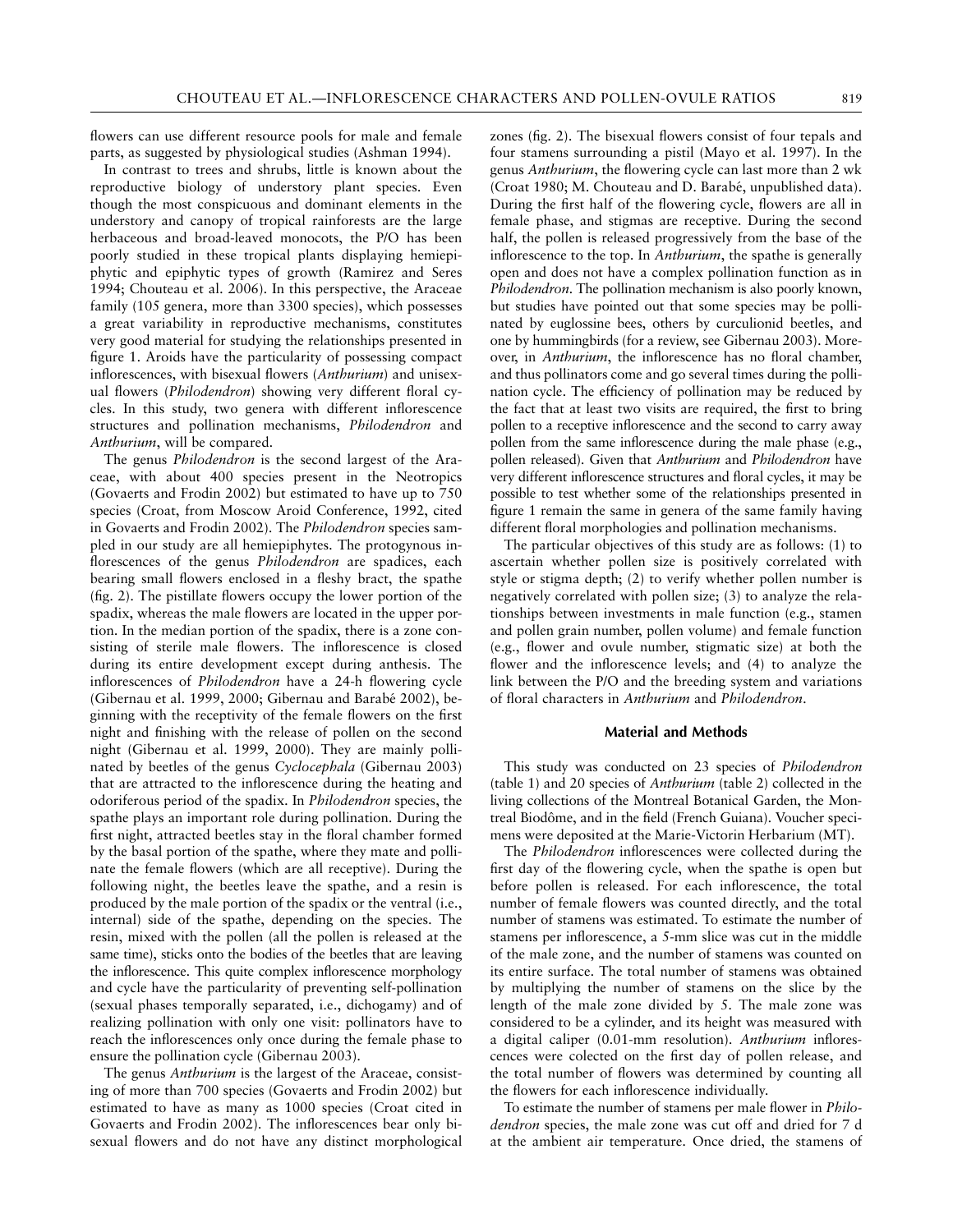|                                  | Inflorescence<br>peduncle<br>diameter (cm)<br>$(N \geq 3)$ | Style length<br>(mm)<br>$(N \geq 30)$ | Stigma height<br>(mm)<br>$(N \geq 30)$ | Pollen grain<br>volume $(\mu m^3)$<br>(N > 30) | Pollen grain<br>no./stamen<br>$(N \ge 27)$ | Stamen/flower<br>$(N \geq 30)$ | Ovule<br>no./flower<br>$(N \geq 30)$ | Stigma<br>area/flower<br>$\rm (mm^2)$<br>$(N \geq 30)$ | Stamen no./<br>inflorescence<br>$(N \geq 3)$ | Female<br>flower no./<br>inflorescence<br>$(N \geq 3)$ | $P/O$ of<br>inflorescence<br>$(N \geq 3)$ | Self-<br>pollination<br>capacity |
|----------------------------------|------------------------------------------------------------|---------------------------------------|----------------------------------------|------------------------------------------------|--------------------------------------------|--------------------------------|--------------------------------------|--------------------------------------------------------|----------------------------------------------|--------------------------------------------------------|-------------------------------------------|----------------------------------|
| P. acutatum Schott               | NA                                                         | <b>NA</b>                             | NA                                     | NA                                             | $4286 \pm 1476$                            | $4.76 \pm 0.60$                | $77.9 \pm 16.8$                      | $2.63 \pm 0.74$                                        | $7987 \pm 1254$                              | $737 \pm 79$                                           | $630 \pm 275$                             | No                               |
| P. bipinnatifidum Schott         | $3.40 \pm 0.50$                                            | $1.86 \pm 0.15$                       | $0.79 \pm 0.02$                        | 74,749 ± 10,777                                | $9839 \pm 1546$                            | $4.30 \pm 0.48$                | $16.6 \pm 0.2$                       | $5.73 \pm 0.50$                                        | $7792 \pm 465$                               | $411 \pm 43$                                           | $11,418 \pm 3065$                         | No                               |
| P. cannifolium                   |                                                            |                                       |                                        |                                                |                                            |                                |                                      |                                                        |                                              |                                                        |                                           |                                  |
| (Dryander ex Sims)               |                                                            |                                       |                                        |                                                |                                            |                                |                                      |                                                        |                                              |                                                        |                                           |                                  |
| G. Don                           | $1.60 \pm 0.10$                                            | $0.97 \pm 0.04$                       | $0.38 \pm 0.30$                        | $50,346 \pm 5557$                              | $2353 \pm 1413$                            | $2.10 \pm 0.32$                | $17.6 \pm 3.9$                       | $0.99 \pm 0.20$                                        | $2603 \pm 629$                               | $1070 \pm 30$                                          | $308 \pm 4$                               | N <sub>0</sub>                   |
| P. distantlobum                  |                                                            |                                       |                                        |                                                |                                            |                                |                                      |                                                        |                                              |                                                        |                                           |                                  |
| K. Krause                        | $1.47 \pm 0.06$                                            | $1.27 \pm 0.11$                       | $0.63 \pm 0.04$                        | $79,915 \pm 8304$                              | $1703 \pm 787$                             | $4.70 \pm 0.48$                | $32.4 \pm 3.8$                       | $1.55 \pm 0.45$                                        | $5135 \pm 1040$                              | $888 \pm 16$                                           | $324 \pm 201$                             | No                               |
| P. erubescens                    |                                                            |                                       |                                        |                                                |                                            |                                |                                      |                                                        |                                              |                                                        |                                           |                                  |
| C. Koch &                        |                                                            |                                       |                                        |                                                |                                            |                                |                                      |                                                        |                                              |                                                        |                                           |                                  |
| Augustin                         | $1.23 \pm 0.03$                                            | $1.40 \pm 0.01$                       | $0.74 \pm 0.02$                        | $63,218 \pm 11,383$                            | $2713 \pm 1335$                            | $2.60 \pm 0.52$                | $15.7 \pm 0.9$                       | $1.04 \pm 0.12$                                        | $1989 \pm 105$                               | $775 \pm 129$                                          | $469 \pm 292$                             | No                               |
| P. glaziovii Hook. f.            | $1.07 \pm 0.06$                                            | $0.80 \pm 0.12$                       | NA                                     | $54,649 \pm 5446$                              | $4139 \pm 2998$                            | $4.00 \pm 0.66$                | $26.4 \pm 1.2$                       | $1.34 \pm 0.15$                                        | $1143 \pm 40$                                | $695 \pm 122$                                          | $239 \pm 150$                             | No                               |
| P. gloriosum Andre               | $1.28 \pm 0.05$                                            | $1.00 \pm 0.02$                       | $0.27 \pm 0.04$                        | NA                                             | $4389 \pm 1951$                            | $6.40 \pm 0.51$                | $100.2 \pm 7.1$                      | $1.75 \pm 0.08$                                        | $4203 \pm 785$                               | $478 \pm 106$                                          | $454 \pm 381$                             | No                               |
| P. grandifolium Schott           | NA                                                         | NA                                    | NA                                     | $135.327 \pm 33.322$                           | $1279 \pm 824$                             | NA                             | $13.6 \pm 0.1$                       | $2.04 \pm 0.97$                                        | $3664 \pm 156$                               | $717 \pm 61$                                           | $474 \pm 162$                             | No                               |
| P. insigne Schott                | $1.16 \pm 0.06$                                            | $1.02 \pm 0.04$                       | NA                                     | $74,319 \pm 7945$                              | $1289 \pm 547$                             | $4.10 \pm 0.32$                | $15.4 \pm 0.2$                       | $0.28 \pm 0.01$                                        | $2212 \pm 44$                                | $1197 \pm 102$                                         | $152 \pm 26$                              | N <sub>o</sub>                   |
| P. linnaei Kunth                 | $1.05 \pm 0.05$                                            | $0.83 \pm 0.09$                       | $0.35 \pm 0.03$                        | $69,937 \pm 5474$                              | $3086 \pm 1116$                            | $3.80 \pm 0.42$                | $24.2 \pm 0.2$                       | $0.99 \pm 0.17$                                        | $3632 \pm 167$                               | $1424 \pm 166$                                         | $327 \pm 37$                              | No                               |
| P. melanochrysum                 |                                                            |                                       |                                        |                                                |                                            |                                |                                      |                                                        |                                              |                                                        |                                           |                                  |
| Linden & Andre                   | $1.69 \pm 0.03$                                            | $1.22 \pm 0.37$                       | $0.75 \pm 0.01$                        | $54,928 \pm 5949$                              | $5313 \pm 2665$                            | $5.90 \pm 0.64$                | $284.1 \pm 31.1$                     | $1.63 \pm 0.52$                                        | $6457 \pm 1781$                              | $761 \pm 78$                                           | $153 \pm 74$                              | No                               |
| P. megalophyllum                 |                                                            |                                       |                                        |                                                |                                            |                                |                                      |                                                        |                                              |                                                        |                                           |                                  |
| Schott                           | $1.00 \pm 0.10$                                            | $0.88 \pm 0.02$                       | $0.21 \pm 0.03$                        | $112,719 \pm 9072$                             | $2416 \pm 1362$                            | $3.60 \pm 0.52$                | $3.8 \pm 0.3$                        | $0.98 \pm 0.07$                                        | $883 \pm 495$                                | $621 \pm 54$                                           | $961 \pm 577$                             | No                               |
| P. melinonii Brongn.             |                                                            |                                       |                                        |                                                |                                            |                                |                                      |                                                        |                                              |                                                        |                                           |                                  |
| ex Regel                         | $1.70 \pm 0.21$                                            | $3.10 \pm 0.16$                       | $0.63 \pm 0.01$                        | $46,917 \pm 5636$                              | $6209 \pm 2304$                            | $4.64 \pm 0.12$                | $52.8 \pm 3.4$                       | $3.25 \pm 0.86$                                        | $4937 \pm 1113$                              | $394 \pm 56$                                           | $1487 \pm 529$                            | No                               |
| P. microstictum                  |                                                            |                                       |                                        |                                                |                                            |                                |                                      |                                                        |                                              |                                                        |                                           |                                  |
| Standley &                       |                                                            |                                       |                                        |                                                |                                            |                                |                                      |                                                        |                                              |                                                        |                                           |                                  |
| L. O. Williams                   | $1.06 \pm 0.06$                                            | $0.68 \pm 0.08$                       | $0.11 \pm 0.01$                        | $48,686 \pm 8552$                              | $2516 \pm 1172$                            | $4.10 \pm 0.52$                | $8.2 \pm 0.1$                        | $0.90 \pm 0.08$                                        | $5126 \pm 419$                               | $680 \pm 58$                                           | $2300.+657$                               | No                               |
| P. sp. aff.                      |                                                            |                                       |                                        |                                                |                                            |                                |                                      |                                                        |                                              |                                                        |                                           |                                  |
| megalophyllum                    | $1.28 \pm 0.02$                                            | $1.03 \pm 0.08$                       | $0.68 \pm 0.06$                        | $92,449 \pm 13,019$                            | $2610 \pm 775$                             | $3.20 \pm 0.42$                | $3.8 \pm 0.1$                        | $0.76 \pm 0.08$                                        | $1724 \pm 791$                               | $564 \pm 15$                                           | $2157 \pm 1,240$                          | No                               |
| P. ornatum Schott                | 1.30                                                       | $0.86 \pm 0.01$                       | $0.30 \pm 0.02$                        | $19,250 \pm 1075$                              | $7354 \pm 2000$                            | $4.90 \pm 0.87$                | $68.4 \pm 0.2$                       | $0.91 \pm 0.10$                                        | $4033 \pm 1749$                              | $708 \pm 291$                                          | $608 \pm 48$                              | N <sub>0</sub>                   |
| P. pedatum Kunth                 | $1.29 \pm 0.03$                                            | $1.10 \pm 0.05$                       | $0.43 \pm 0.02$                        | $83,061 \pm 39,695$                            | $2893 \pm 1276$                            | $6.00 \pm 0.30$                | $34.1 \pm 2.0$                       | $1.28 \pm 0.09$                                        | $5789 \pm 2140$                              | $1060 \pm 76$                                          | $484 \pm 297$                             | No                               |
| P. radiatum Schott <sup>a</sup>  | $2.13 \pm 0.13$                                            | $1.78 \pm 0.09$                       | NA                                     | $56,357 \pm 3309$                              | $6386 \pm 1810$                            | $4.20 \pm 0.41$                | $43.1 \pm 6.0$                       | $2.30 \pm 0.21$                                        | 4377                                         | 647                                                    | 1002                                      | No                               |
| P. ruizii Schott                 | $1.33 \pm 0.15$                                            | $1.67 \pm 0.33$                       | $0.47 \pm 0.01$                        | $107,823 \pm 6946$                             | $2729 \pm 1308$                            | $3.50 \pm 0.71$                | $23.1 \pm 1.8$                       | $1.86 \pm 0.17$                                        | $5563 \pm 719$                               | $1458 \pm 80$                                          | $448 \pm 53$                              | No                               |
| P. solimoesense                  |                                                            |                                       |                                        |                                                |                                            |                                |                                      |                                                        |                                              |                                                        |                                           |                                  |
| A. C. Smith                      | $2.83 \pm 0.15$                                            | $0.95 \pm 0.09$                       | $0.72 \pm 0.03$                        | $92,215 \pm 6116$                              | $6169 \pm 1992$                            | $5.00 \pm 0.28$                | $169.8 \pm 24.7$                     | $10.44 \pm 0.20$                                       | $12,872 \pm 2742$                            | $232 \pm 34$                                           | $2065 \pm 989$                            | No                               |
| P. squamiferum                   |                                                            |                                       |                                        |                                                |                                            |                                |                                      |                                                        |                                              |                                                        |                                           |                                  |
| Poepp. & Endl.                   | $0.86 \pm 0.05$                                            | $0.90 \pm 0.11$                       | $0.32 \pm 0.03$                        | $47,680 \pm 26,117$                            | $3863 \pm 1171$                            | $3.80 \pm 0.42$                | $25.8 \pm 3.4$                       | $1.06 \pm 0.54$                                        | $4783 \pm 1313$                              | $641 \pm 36$                                           | $1081 \pm 86$                             | No.                              |
| P. talamancae Engl. <sup>a</sup> | NA                                                         | NA                                    | <b>NA</b>                              | NA                                             | $4746 \pm 300$                             | NA                             | $43.3 \pm 6.3$                       | $4.81 \pm 0.30$                                        | 429                                          | 458                                                    | NA                                        | No                               |
| P. tripartitum Schott            | $1.15 \pm 0.05$                                            | <b>NA</b>                             | NA                                     | $65,929 \pm 15,992$                            | $5406 \pm 977$                             | NA                             | $15.2 \pm 3.1$                       | $1.12 \pm 0.32$                                        | $3294 \pm 303$                               | $782 \pm 83$                                           | $1579 \pm 638$                            | No                               |

| Table 1                                                                 |
|-------------------------------------------------------------------------|
| Floral Traits and Self-Pollination Capacity for 23 Philodendron Species |

Note. NA = data not available.

<sup>a</sup> Smaller sampling,  $n \leq 2$  inflorescences.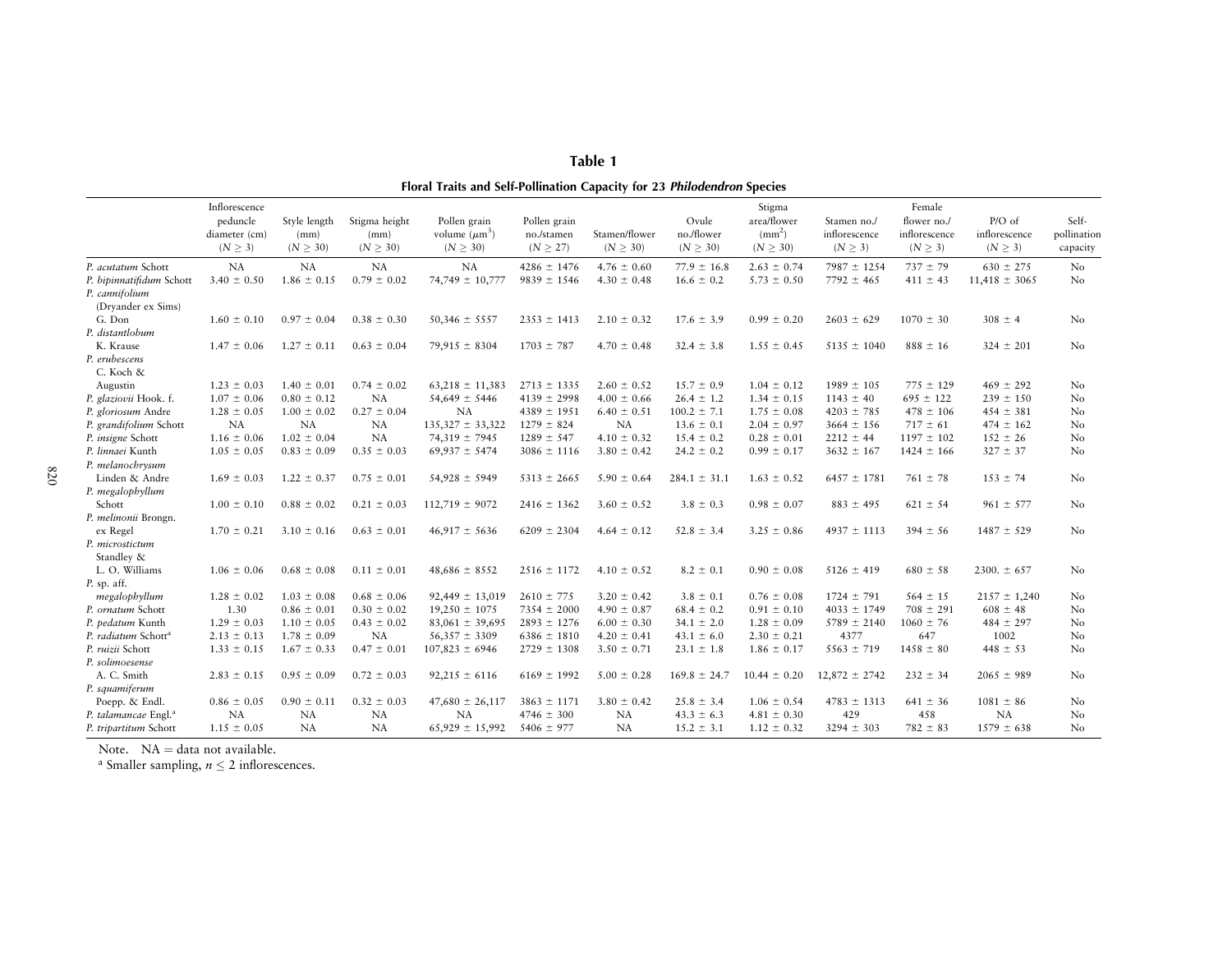|                                                  | Inflorescence<br>peduncle<br>diameter<br>(cm)<br>$(N \geq 3)$ | Pistil length<br>(mm)<br>(N > 30) | Stigma height<br>(mm)<br>$(N \geq 30)$ | Pollen grain<br>volume<br>$(\mu m^3)$<br>$(N \geq 30)$ | Pollen grain<br>no./flower<br>$(N \ge 27)$ | Ovule<br>no./flower<br>(N > 30) | Stigma<br>area/flower<br>$\rm (mm^2)$<br>$(N \geq 30)$ | Flower<br>no./inflorescence<br>$(N \geq 3)$ | $P/O$ of<br>inflorescence<br>$(N \geq 3)$ | Self-pollination<br>capacity |
|--------------------------------------------------|---------------------------------------------------------------|-----------------------------------|----------------------------------------|--------------------------------------------------------|--------------------------------------------|---------------------------------|--------------------------------------------------------|---------------------------------------------|-------------------------------------------|------------------------------|
| A. acaule Schott                                 | $0.78 \pm 0.10$                                               | $0.61 \pm 0.06$                   | $0.26 \pm 0.03$                        | $1923 \pm 274$                                         | $22,966 \pm 12,684$                        | $2 \pm 0$                       | $0.27 \pm 0.04$                                        | $861 \pm 230$                               | $11,482 \pm 6387$                         | Yes                          |
| A. barclayanum Engl.                             |                                                               | $0.88 \pm 0.13$ $0.77 \pm 0.03$   | $0.18 \pm 0.01$                        | $8768 \pm 929$                                         | $65,999 \pm 4104$                          | $2 \pm 0$                       | $0.13 \pm 0.02$                                        | $2235 \pm 97$                               | $31,225 \pm 2038$                         | No                           |
| A. clavigerum Poepp.                             |                                                               | $1.26 \pm 0.06$ $1.05 \pm 0.05$   | $0.46 \pm 0.01$                        | $9452 \pm 1163$                                        | $61,565 \pm 29,787$                        | $2 \pm 0$                       | $0.80 \pm 0.05$                                        | $4522 \pm 102$                              | $30,782 \pm 18,173$                       | No                           |
| A. crystalinum                                   |                                                               |                                   |                                        |                                                        |                                            |                                 |                                                        |                                             |                                           |                              |
| Linden & André                                   |                                                               | $0.52 \pm 0.10$ $0.73 \pm 0.08$   | $0.34 \pm 0.01$                        | $3550 \pm 505$                                         | $35,465 \pm 9767$                          | $4 \pm 0$                       | $0.32 \pm 0.05$                                        | $733 \pm 84$                                | $8866 \pm 3016$                           | Yes                          |
| A. truncicolum                                   |                                                               |                                   |                                        |                                                        |                                            |                                 |                                                        |                                             |                                           |                              |
| Engl. (divaricatum)                              |                                                               | $0.40 \pm 0.09$ $0.83 \pm 0.07$   | $0.25 \pm 0.02$                        | $1583 \pm 179$                                         | $11,349 \pm 6855$                          | $2 \pm 0$                       | $0.29 \pm 0.05$                                        | $1102 \pm 469$                              | $5674 \pm 1850$                           | No                           |
| A. fendleri Schott                               |                                                               | $0.70 \pm 0.10$ $0.56 \pm 0.09$   | $0.19 \pm 0.10$                        | $2200 \pm 338$                                         | $43,415 \pm 16,068$                        | $2 \pm 0$                       | $0.20 \pm 0.02$                                        | $1903 \pm 394$                              | $21,707 \pm 10,005$                       | Yes                          |
| A. harrisii                                      |                                                               |                                   |                                        |                                                        |                                            |                                 |                                                        |                                             |                                           |                              |
| (Grah.) G. Don                                   |                                                               | $0.49 \pm 0.09$ $0.94 \pm 0.05$   | $0.37 \pm 0.01$                        | $3172 \pm 794$                                         | $35,488 \pm 6683$                          | $2 \pm 0$                       | $1.08 \pm 0.17$                                        | $369 \pm 55$                                | $17,743 \pm 2284$                         | No                           |
| A. jenmanii Engl.                                |                                                               | $1.53 \pm 0.15$ $1.01 \pm 0.06$   | $0.34 \pm 0.01$                        | $4854 \pm 1380$                                        | $57,566 \pm 8679$                          | $2 \pm 0$                       | $0.76 \pm 0.06$                                        | $3134 \pm 458$                              | $28,783 \pm 2238$                         | No                           |
| A. longistamineum Engl.                          |                                                               | $0.73 \pm 0.25$ $0.85 \pm 0.07$   | $0.23 \pm 0.02$                        | $2579 \pm 334$                                         | $27,499 \pm 10,143$                        | $2 \pm 0$                       | $0.57 \pm 0.07$                                        | $1742 \pm 326$                              | $14,166 \pm 5279$                         | Yes                          |
| A. ornatum Schott                                | $0.65 \pm 0.06$                                               | NA                                | <b>NA</b>                              | <b>NA</b>                                              | $38,349 \pm 4925$                          | $2 \pm 0$                       | <b>NA</b>                                              | $1409 \pm 73$                               | $19,174 \pm 2038$                         | N <sub>o</sub>               |
| A. pedatoradiatum Schott                         |                                                               | $0.49 \pm 0.10$ $1.36 \pm 0.11$   | $0.33 \pm 0.02$                        | $3648 \pm 605$                                         | $36,932 \pm 2701$                          | $2 \pm 0$                       | $0.93 \pm 0.05$                                        | $454 \pm 183$                               | $18,057 \pm 459$                          | No                           |
| A. polyrhizum (polyrhizon)<br>K. Koch & Augustin |                                                               |                                   |                                        |                                                        |                                            |                                 |                                                        |                                             |                                           |                              |
| (rubrinervium)                                   |                                                               | $0.72 \pm 0.08$ $0.97 \pm 0.19$   | $0.34 \pm 0.01$                        |                                                        | $3,695 \pm 1,008$ 40,583 $\pm$ 26,292      | $2 \pm 0$                       | $1.25 \pm 0.23$                                        | $1399 \pm 201$                              | $20,282 \pm 16,664$                       | No                           |
| A. polyschistum                                  |                                                               |                                   |                                        |                                                        |                                            |                                 |                                                        |                                             |                                           |                              |
| R. E. Schult. & Idrobo                           |                                                               | $0.42 \pm 0.03$ $1.02 \pm 0.04$   | $0.41 \pm 0.01$                        | $2522 \pm 453$                                         | $41,799 \pm 4029$                          | $2 \pm 0$                       | $0.38 \pm 0.08$                                        | $445 \pm 61$                                | $20,888 \pm 675$                          | N <sub>o</sub>               |
| A. radicans K. Koch &                            |                                                               |                                   |                                        |                                                        |                                            |                                 |                                                        |                                             |                                           |                              |
| A. Haage                                         |                                                               | $0.49 \pm 0.02$ $1.65 \pm 0.05$   | NA.                                    | $4748 \pm 871$                                         | $18,616 \pm 2455$                          | $2 \pm 0$                       | $0.19 \pm 0.04$                                        | $104 \pm 7$                                 | $8460 \pm 1540$                           | N <sub>0</sub>               |
| A. salviniae Hemsl.                              |                                                               | $2.03 \pm 0.25$ 1.71 $\pm$ 0.87   | NA                                     | $2953 \pm 823$                                         | $59,632 \pm 20,800$                        | $2 \pm 0$                       | $0.19 \pm 0.04$                                        | $9087 \pm 155$                              | $29,815 \pm 5279$                         | Yes                          |
| A. schlechtendalii ssp.                          |                                                               |                                   |                                        |                                                        |                                            |                                 |                                                        |                                             |                                           |                              |
| schlechtendalii Kunth                            |                                                               | $0.73 \pm 0.03$ $0.82 \pm 0.04$   | $0.25 \pm 0.01$                        | $6858 \pm 1233$                                        | $36,882 \pm 3269$                          | $2 \pm 0$                       | $0.33 \pm 0.05$                                        | $2215 \pm 54$                               | $18,441 \pm 1001$                         | Yes                          |
| A. spectabile Herincq                            |                                                               | $1.10 \pm 0.18$ 3.30 $\pm$ 0.32   | $0.23 \pm 0.02$                        | $5238 \pm 938$                                         | $56,182 \pm 26,000$                        | $2 \pm 0$                       | $1.68 \pm 0.12$                                        | $2761 \pm 649$                              | $28,091 \pm 16,557$                       | Yes                          |
| A. fatoense K. Krause                            |                                                               | $0.96 \pm 0.15$ 1.54 $\pm$ 0.08   | $0.29 \pm 0.03$                        | $2163 \pm 219$                                         | $55,232 \pm 22,959$                        | $2 \pm 0$                       | $0.82 \pm 0.07$                                        | $693 \pm 184$                               | $27,614 \pm 13,174$                       | No                           |
| A. trinerve Miq.                                 |                                                               | $0.26 \pm 0.04$ $0.81 \pm 0.07$   | $0.25 \pm 0.03$                        | $4645 \pm 823$                                         | $24,749 \pm 1980$                          | $4 \pm 0$                       | $0.13 \pm 0.04$                                        | $43 \pm 17$                                 | $5916 \pm 612$                            | Yes                          |
| A. upalahense Croat &                            |                                                               |                                   |                                        |                                                        |                                            |                                 |                                                        |                                             |                                           |                              |
| R. A. Baker                                      |                                                               | $1.08 \pm 0.13$ $1.16 \pm 0.07$   | $0.21 \pm 0.02$                        | $3202 \pm 438$                                         | $31,016 \pm 7798$                          | $2 \pm 0$                       | $0.43 \pm 0.06$                                        | $2917 \pm 378$                              | $15,507 \pm 4373$                         | Yes                          |

Table 2 Floral Traits and Self-Pollination Capacity for <sup>20</sup> Anthurium Species

Note. NA = data not available.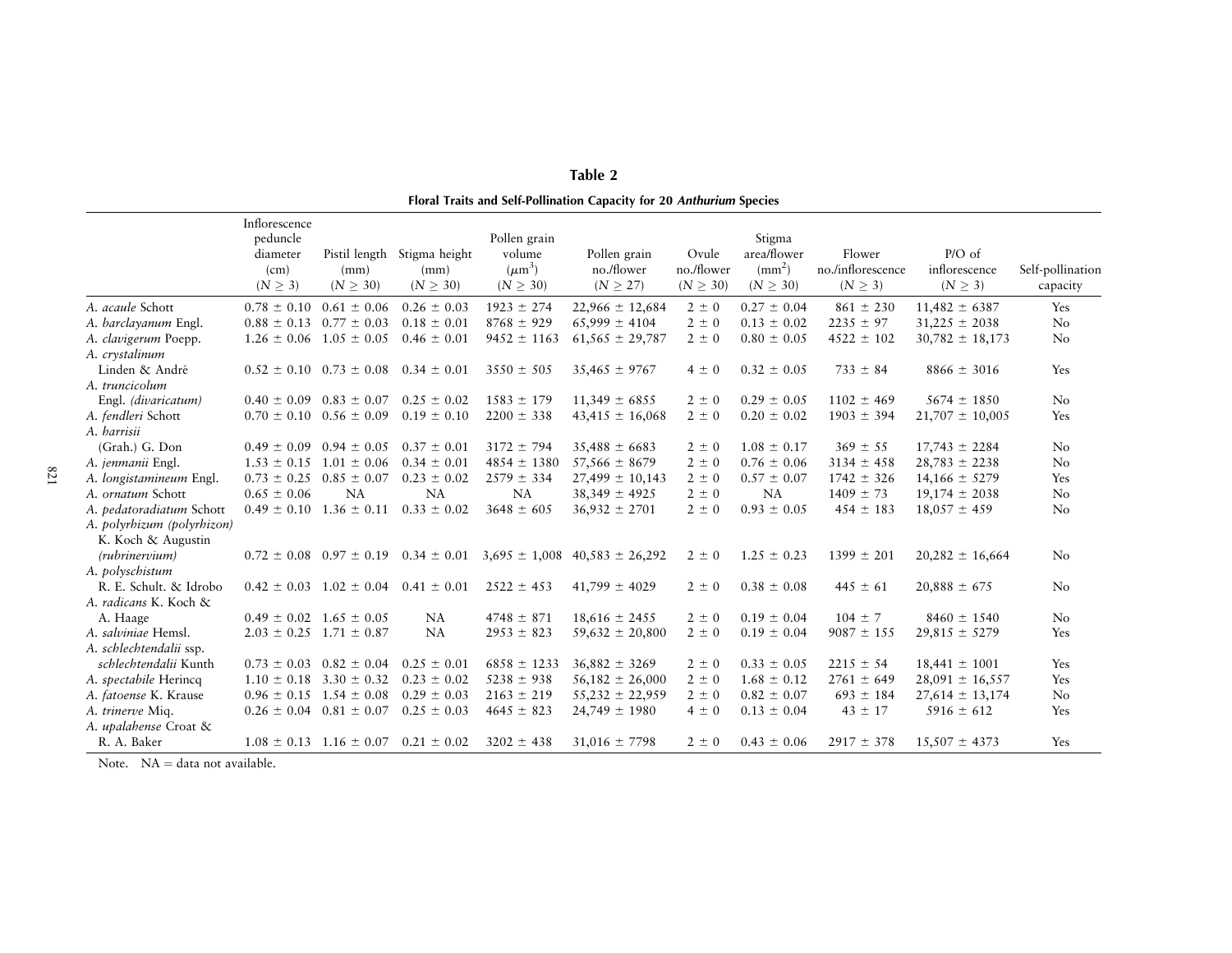each male flower can be distinguished from nearby male flowers and can be directly counted. This method was validated by comparing our data to those obtained from developmental studies available for some species (Barabe´ and Lacroix 1999, 2000; Barabé et al. 2004).

The number of ovules per flower was estimated for each inflorescence by counting the number of locules of 10 flowers and the number of ovules per locule for 10 independent locules chosen randomly among the inflorescence flowers. The number of ovules per inflorescence was obtained by multiplying the mean number of ovules per flower by the mean number of flowers bearing ovules.

To estimate the number of pollen grains per stamen, three groups of five stamens were collected on inflorescences of Philodendron, and three groups of four stamens (i.e., one flower) were collected for Anthurium. Each group of stamens was digested in 300  $\mu$ L of 95% sulphuric acid for 5 d at 24 °C. The solutions were homogenized, and 1  $\mu$ L was collected and carefully placed on a microscope slide. The number of pollen grains was counted for three independent replicates of 1  $\mu$ L. The total number of pollen grains per stamen was obtained by multiplying the mean of the triplicate count by 300 and dividing the result by the number of stamens digested. The whole pollen count was made in triplicate for each inflorescence  $(3 \times 5)$  or 4 stamens per inflorescence). Standard deviations were calculated by using the total number of the pollen grain counts for same species (generally  $n = 9$ ). In order to estimate pollen grain number per inflorescence, the mean pollen grain number per stamen was multiplied by the mean number of stamens.

For each inflorescence studied, the stigma area (estimated as a circle) of 10 flowers was calculated using the diameter  $(0.01$ -mm resolution) of the stigmas measured at  $\times 20$  magnification under a dissecting microscope equipped with an ocular micrometer and using the formula  $\pi D^2/4$ , where D is the diameter measured. For obtaining the total stigmatic area of the inflorescences, the mean stigma area was multiplied by the mean number of flowers bearing stigma for each species.

The style lengths and stigma heights (fig. 3) were measured in 10 female flowers for each inflorescence using the same microscopic technique used for the stigma area. The size of pollen grains was estimated by measuring the diameter of the polar and equatorial axes of the grains from dehisced anthers. Measurements were made with an ocular micrometer at  $\times 630$ . The volume of a single pollen grain was estimated by the formula  $\pi PE^2/6$  (Harder 1998), where P is the polar axis and E is the equatorial axis diameter. Generally, 10 pollen grains per inflorescence were measured from three independent inflorescences ( $n = 30$ ).

The inflorescence peduncle diameter was measured on all inflorescences collected (generally three) about 2–3 cm below the base of the spathe. This measure will be used in this study to evaluate the different species' capacity for resource acquisition (specific vigor).

A minimum of three inflorescences for each of the species listed in tables 1 and 2 were bagged at the bud stage. After anthesis, if at least one inflorescence had fructified, the species was considered to be able to self-pollinate, and if all the inflorescences faded without producing seeds, it was considered unable to self-pollinate. Correlation analyses were used



Fig. 3 Schematic representation of a longitudinal section of a Philodendron female flower showing the measures used in the analysis.

to determine relationships between all variables for all the studied species; t-tests were used for variable comparisons between Philodendron and Anthurium.

### Results

### Philodendron

The inflorescence peduncle diameter varied by only a fourfold range in the Philodendron species studied. The style length varied between 0.68 and 1.86 mm, except for Philodendron melinonii (3.10 mm), and stigma height ranged from 0.11 to 0.79 mm. The pollen volume was also variable among the Philodendron species studied, ranging from 19,250 to 135,327  $\mu$ m<sup>3</sup>. The number of pollen grains per stamen and the stamen number per flower were used to estimate the number of pollen grains per flower; this had a 10-fold range, varying from 47,230 for Philodendron bipinnatifidum to 4941 for Philodendron cannifolium. Also, the numbers of stamens per flower and per inflorescence were used to estimate the number of male flowers per inflorescence. The number of male flowers varied by a 10-fold range from 245 to 2574. The number of ovules per flower had a huge variation. The highest ovule count was found in Philodendron melanochrysum (284), while the lowest values were found in both *P. megalophyllum* and *P.* sp. aff. megalophyllum, with an average of 3.8 ovules per flower. The stigma area per flower also showed a great variation. It was above 5  $\text{mm}^2$  for the two species of subgenus *Meconostigma*, while for species of the subgenus *Philodendron*, the stigma area was below 5 mm<sup>2</sup> and as low as 0.28 mm<sup>2</sup>. The number of female flowers ranged from 232 to 1458.

The calculation of the inflorescence P/O in Philodendron is the number of male flowers multiplied by the number of pollen grains per flower divided by the number of female flowers multiplied by the number of ovules per flower. In the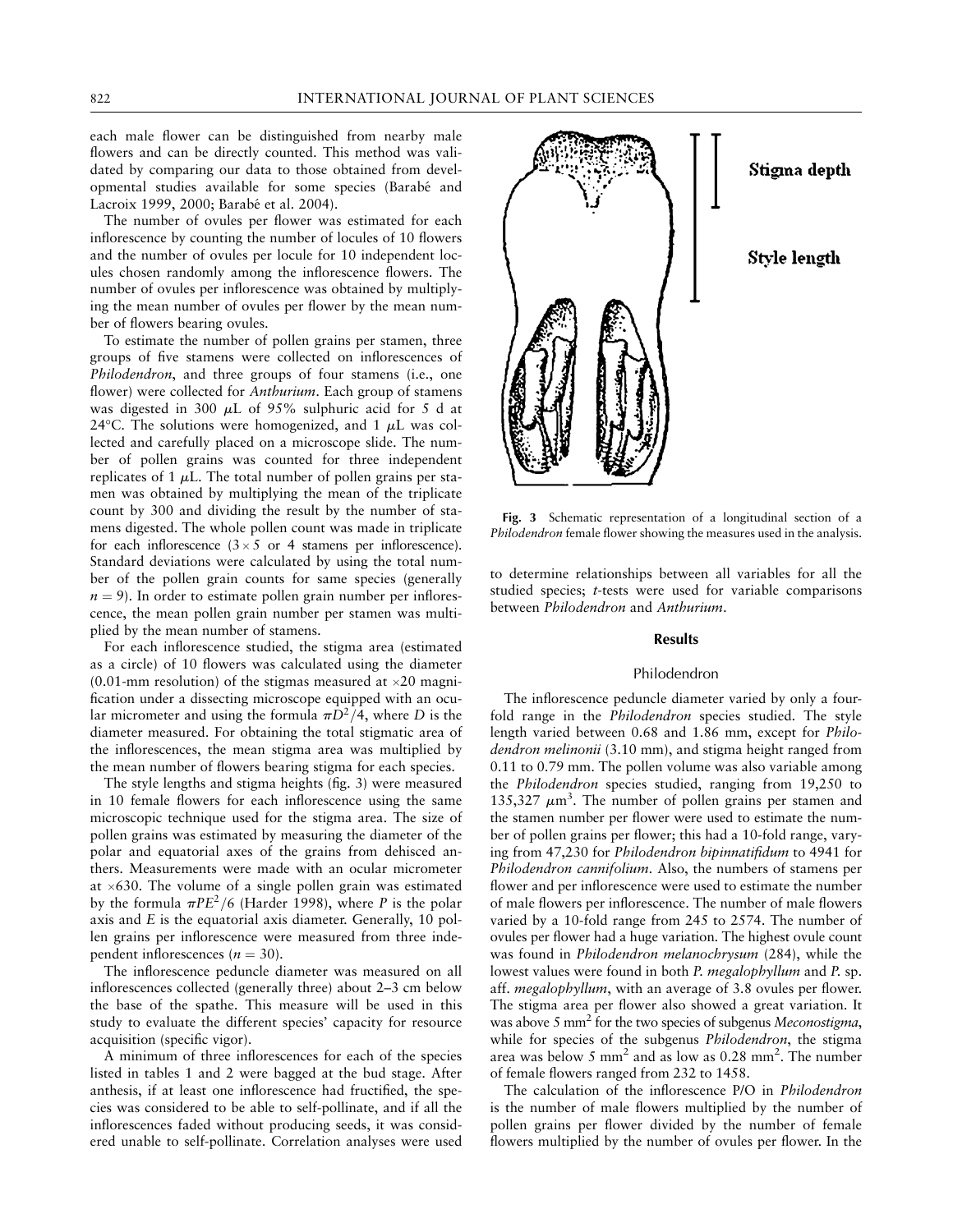Philodendron species studied, the P/O ranged from 153 to 11,418. The highest P/O was found in P. bipinnatifidum, mostly because of the inflorescence's huge quantity of pollen, which characterizes the selected species of Philodendron subgenus Meconostigma. All species of Philodendron studied are considered to be self-incompatible because of the lack of fructification in bagged inflorescences (table 1).

At the level of the flower, the expected positive linear correlations between pollen volume and style length ( $r = -0.043$ ,  $P = 0.866$ ) or stigma height ( $r = 0.174$ ,  $P = 0.536$ ) were not found (fig. 7). At both flower and inflorescence levels, the pollen grain number was negatively correlated with pollen volume but only when the two species of subgenus Meconostigma (P. bipinnatifidum and Philodendron solimoesense, which have much higher quantities of pollen grains) were removed from the analysis (figs. 4, 7). Pollen number was positively correlated with ovule number in a logarithmic pattern at both the flower and the inflorescence levels when species of the subgenus Meconostigma were removed (fig. 5). Correlations were found between the inflorescence peduncle diameter and (1) the pollen grain number per flower  $(r = 0.671, P = 0.002;$  fig. 6), (2) the number of male flowers ( $r = 0.700$ ,  $P = 0.001$ ), and (3) the number of female flowers ( $r = -0.484$ ,  $P = 0.023$ ) but not with the ovule number per flower ( $r = 0.294$ ,  $P = 0.185$ ). The P/O values were positively correlated with the inflorescence peduncle diameter  $(r = 0.743, P < 10^{-3}).$ 

In Philodendron species (fig. 7), a positive interspecific linear relation was found between the stigma area of an inflorescence and the pollen grain number per inflorescence (calculated as mean number of male flowers  $\times$  mean pollen number per flower). A more accurate measure of investment in pollen is the pollen volume per flower (pollen number per flower  $\times$  pollen grain volume) or per inflorescence (pollen volume per flower  $\times$  number of male flowers). A strong positive linear relation was found between the stigmatic area of the inflorescence (stigma area per flower  $\times$  number of female flowers), as well as the stigma area of one flower, and the pollen grain volume per inflorescence and per flower (table 3).

### Anthurium

At the inflorescence level, the peduncle diameter varied from 0.26 to 2.03 mm. Anthurium fendleri had the smallest style length (0.56 mm), while the big Anthurium spectabile had the longest style (3.30 mm). Anthurium spectabile was an exception as most of the species had a style length less than 1.7 mm, with a mean of 1.16 mm. The stigma height had only a twofold range variation, varying from 0.23 to 0.46 mm. The pollen grain number per flower ranged from 65,999 (Anthurium barclayanum) to 8733 (Anthurium divar*icatum*). The pollen grain volume ranged from 1583 (A. bar*clayanum*) to  $9452 \mu m^3$  (Anthurium *clavigerum*). The variable with the lowest variation was the ovule number per flower, which was two for most of the species studied and four in the small Anthurium trinerve and the medium-size Anthurium crystallinum. The most variable character was the flower stigmatic area. The smallest stigma were found in the small Anthurium trinerve (0.13 mm<sup>2</sup>) while the biggest was found in A. spectabile  $(1.68 \text{ mm}^2)$ . The number of flowers per inflorescence had an enormous variation, with the smallest species (A. *trinerve*) having a mean flower number



Fig. 4 Relationship between pollen volume and pollen grain number per flower for 21 species of Philodendron in two subgenera  $(A)$  and 19 species  $(B)$  of Anthurium. The two species of Philodendron subg. Meconostigma in A are plotted but were not included in the regression analysis.

of 43, while the gigantic Anthurium salviniae had a mean of 9087 flowers. The P/O ranged from 5674 (Anthurium trunciculum) to 31,225 (A. barclayanum) in the studied species. Because of the lack of variability in the number of ovules per flower (two or four), the variation of the P/O closely followed the variation of the number of pollen grains per flower. Among all *Anthurium* inflorescences bagged, nine species produced seeds and therefore were considered able to self-pollinate (table 2). No significant difference was found between the P/O of the group able to self-pollinate and that of the one that was unable to do so  $(t_{18} = -1.05, P = 0.307)$ .

As in Philodendron, no relation was found at the flower level between pollen grain size and style length ( $r = 0.082$ ,  $P = 0.738$ ) or stigma height ( $r = 0.135$ ,  $P = 0.605$ ; fig. 7). Contrary to Philodendron, pollen size was positively related to pollen grain number at the flower level but not at the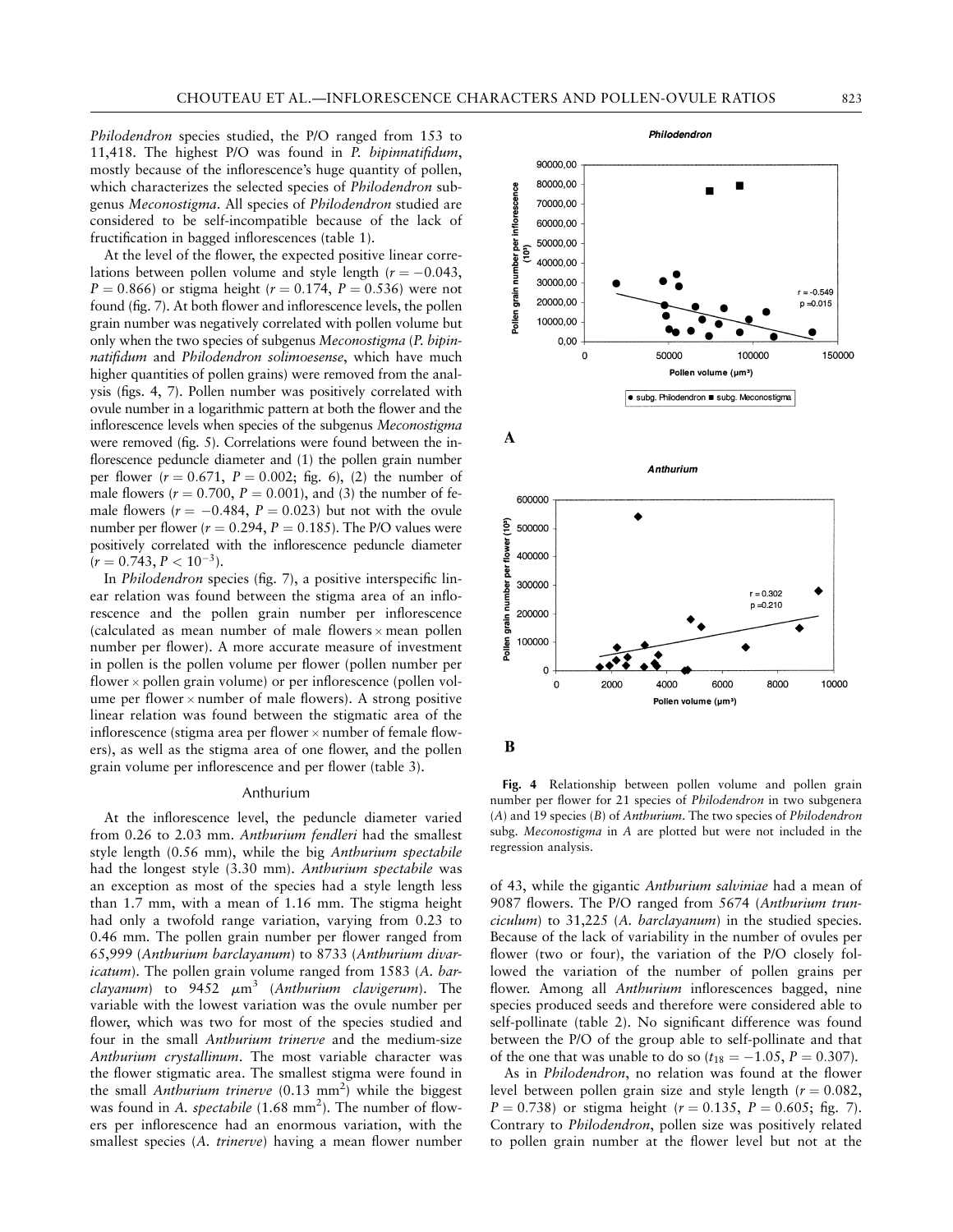

Fig. 5 Relationship between ovule number and pollen grain number at the flower and inflorescence level for the species of *Philodendron*  $(A, B)$ and Anthurium  $(C, D)$  studied. The two species of Philodendron subg. Meconostigma are plotted but were not included in the regression analysis.

inflorescence level (figs. 4, 7). In the genus Anthurium, no correlation was found between the pollen number and the ovule number at the flower level, while a strong correlation was found at the inflorescence level (figs. 5, 7). An interspecific positive correlation was found between the inflorescence peduncle diameter and both the flower number ( $r = 0.906$ ,  $P < 10^{-3}$ ) and the pollen grain number per flower ( $r = 0.679$ ,  $P = 0.001$ ; fig. 6). As in *Philodendron*, this result shows clearly that an interspecific increase in peduncle diameter is correlated with an augmentation of the number of flowers and of pollen grains per flower, resulting in inflorescences producing larger amounts of pollen. Note that we used the peduncle diameter as an estimate of the inflorescence size, suggesting that bigger inflorescences produce more pollen. Also, the stigmatic area and the pollen grain number among Anthurium species were positively correlated at the inflorescence level but not at the flower level (fig. 7). The pollen grain volumes per flower and per inflorescence were positively correlated with the total stigmatic area of the inflorescence, and no correlation was found with the stigmatic area per flower (see table 3). As in Philodendron, the P/O values were positively correlated with the inflorescence peduncle diameter ( $r = 0.703$ ,  $P = 0.001$ ) and the number of flowers per inflorescence  $(r = 0.650,$  $P = 0.002$ ). Philodendron P/Os were significantly smaller than *Anthurium* P/O ( $t_{41} = 10.05, P \le 0.0001$ ).

### **Discussion**

## Relationship between Style Length or Stigma Height and Pollen Size

Among species of Philodendron and Anthurium studied, there was no correlation between pollen size and style length or stigma height. These results are inconsistent with the positive correlation between style depth and pollen size found in other

#### Table 3

| Correlation Coefficients between Pollen Volume per Flower and |
|---------------------------------------------------------------|
| Inflorescence and Stigma Area of the Flower and Inflorescence |
| for 20 Species of Philodendron and 19 Species of Anthurium    |

|                             | area $(r)$ | Flower stigma Inflorescence stigma<br>area $(r)$ |
|-----------------------------|------------|--------------------------------------------------|
| Philodendron:               |            |                                                  |
| Pollen volume/flower        | $0.843***$ | $0.706$ **                                       |
| Pollen volume/inflorescence | $0.949**$  | $0.725$ **                                       |
| Anthurium:                  |            |                                                  |
| Pollen volume/flower        | 0.146      | $0.516^*$                                        |
| Pollen volume/inflorescence | 0.081      | $0.651$ **                                       |
|                             |            |                                                  |

 $* P \leq 0.05$ .

\*\*  $P \leq 0.01$ .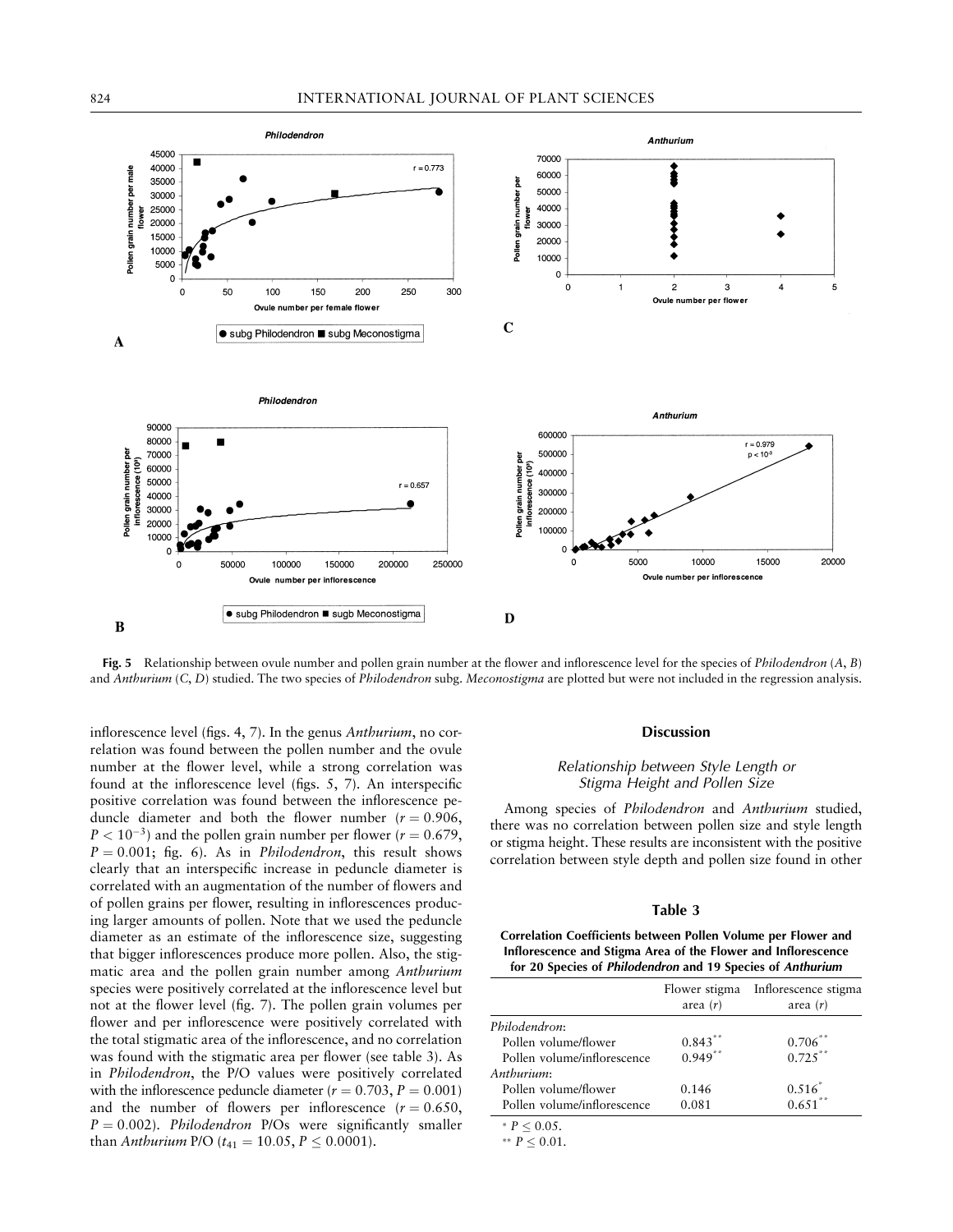

Fig. 6 Correlation analysis between inflorescence peduncle diameter and pollen grain number per flower for 19 species of the genus Philodendron and 20 of the genus Anthurium.

plant groups at both the inter- and intraspecific levels (Baker and Baker 1982; Plitmann and Levin 1983; Ramamoorthy et al. 1992; Kirk 1993; Harder 1998; Roulston et al. 2000; Torres 2000; Sarkissian and Harder 2001; Aguilar et al. 2002; Yang and Guo 2004). Larger pollen grains have a larger energy storage capacity (Baker and Baker 1982), and this energy is used for growing longer pollen tubes in longer styles. This correlation is believed to result from a nonrandom fertilization success of large pollen in pistils with a long style (Sarkissian and Harder 2001). Cruden and Lyon (1985) argued that pollen size is functionally linked to stigma depth and not style length. According to these authors, the pollen tube has to pass through the stigma with its own resources in order to reach exogenous resources in the transmission tissue. Thus, the positive correlation found between pollen size and style length in other studies (Cruden and Lyon 1985) would reflect a phyletic rather than a functional relationship in the context of our results.

The lack of correlation between these characters in Philodendron and Anthurium seems to indicate that the evolution of an optimal pollen size/style length is not the only mechanism implied in these character changes. Such a finding could result from the similar selective pressures tending to stabilize pollen size and style/stigma length in different species. Therefore, pollen has the prerequisite size to grow its pollen tube in order to reach the ovules, and the extra volume (i.e., that is not necessary for the pollen tube growth) could be explained by exogenous or endogenous factors. Exogenous factors could include the type (Taylor and Levin 1975) or size (Lee 1978; Muller 1979) of pollinator and the mode of pollen deposition on the pollinator (Harder 1998). Endogenous factors could include resistance to the humid condition of the rainforest, which limits pollen grain survival (Kerner von Marilaun 1897; Cruden 2000), or the pollen reserve type (López et al. 2005). Moreover, bigger pollen grains could be associated with faster pollen tube growth in relation to pollen competition (Ottaviano et al. 1983; Lord and Eckard 1984) or even with stronger and larger pollen tubes (Plitmann and Levin 1983).

# Relationship between Pollen Size and Number of Pollen Grains

Most studies done at the interspecific level have demonstrated a negative correlation between pollen size and number (Mione and Anderson 1992; Knudsen and Olesen 1993; Vonhof and Harder 1995; Yang and Guo 2004; but see Cruden and Miller-Ward 1981). Such a trade-off between pollen size and number has been explained as a consequence of the subdivision of limited resources at the plant level (Vonhof and Harder 1995). Our data confirm this negative correlation at both the flower and the inflorescence levels in Philodendron subg. Philodendron, whereas for Anthurium, a positive relationship was found between pollen size and pollen number at the flower level, and no relation was found at the inflorescence level. According to Houle (1991), the genes that control the acquisition of resources can eliminate or reverse genetic correlation between competing entities (Young et al. 1994; Fenster and Carr 1997) such as pollen grain number and size. The strong positive correlation found between the pollen grain number per flower and the inflorescence peduncle diameter in both Anthurium and Philodendron confirms this hypothesis, and this could be particularly true for tropical long-living aroids. The Anthurium species studied vary greatly in size and growth speed (M. Chouteau, personal observation) and should therefore have different capacities for resource acquisition that may be well represented by the large variation of the inflorescence peduncle diameter.

Contrary to *Anthurium*, the negative correlation between pollen size and number in Philodendron is in accordance with other studies (Mione and Anderson 1992; Knudsen and Olesen 1993; Stanton and Young 1994; Vonhof and Harder 1995; Worley and Barrett 2000; Sarkissian and Harder 2001; Yang and Guo 2004). This relationship could be explained by the similar modes of growth and size (as indicated by the small range of variation of the peduncle diameter) and similar inflorescence structures among the Philodendron species (subgenus Philodendron) appearing in the analysis. With regard to this hypothesis, it would be interesting to test whether the quantitative relationships observed in the subgenus Philodendron also appear in the subgenus Meconostigma, which corresponds to the outlier points excluded from certain analyses (figs. 4, 5).

The results suggest that there is an interspecific variation in the capacity for resource acquisition measured by the peduncle diameter. Therefore, the amount of energy invested in inflorescences may differ among species. The results are in accordance with previous studies (Mione and Anderson 1992; Vonhof and Harder 1995; Yang and Guo 2004), indicating that there is a trade-off between size and number but only among closely related species with approximately the same capacity for resource acquisition. When studying species with large range of variation in capacity for resource acquisition (e.g., Anthurium), the difference in the amount of energy available for the reproductive structures may influence floral traits such as the pollen number, consequently masking the negative relationship between pollen size and number.

## Flower Trait Evolution with Respect to Floral Cycle and Inflorescence Structure

The relation between the stigma area and pollen volume or number has been poorly documented with respect to pollination efficiency. Cruden (1997) demonstrated that the stigma area was negatively correlated with the number of pollen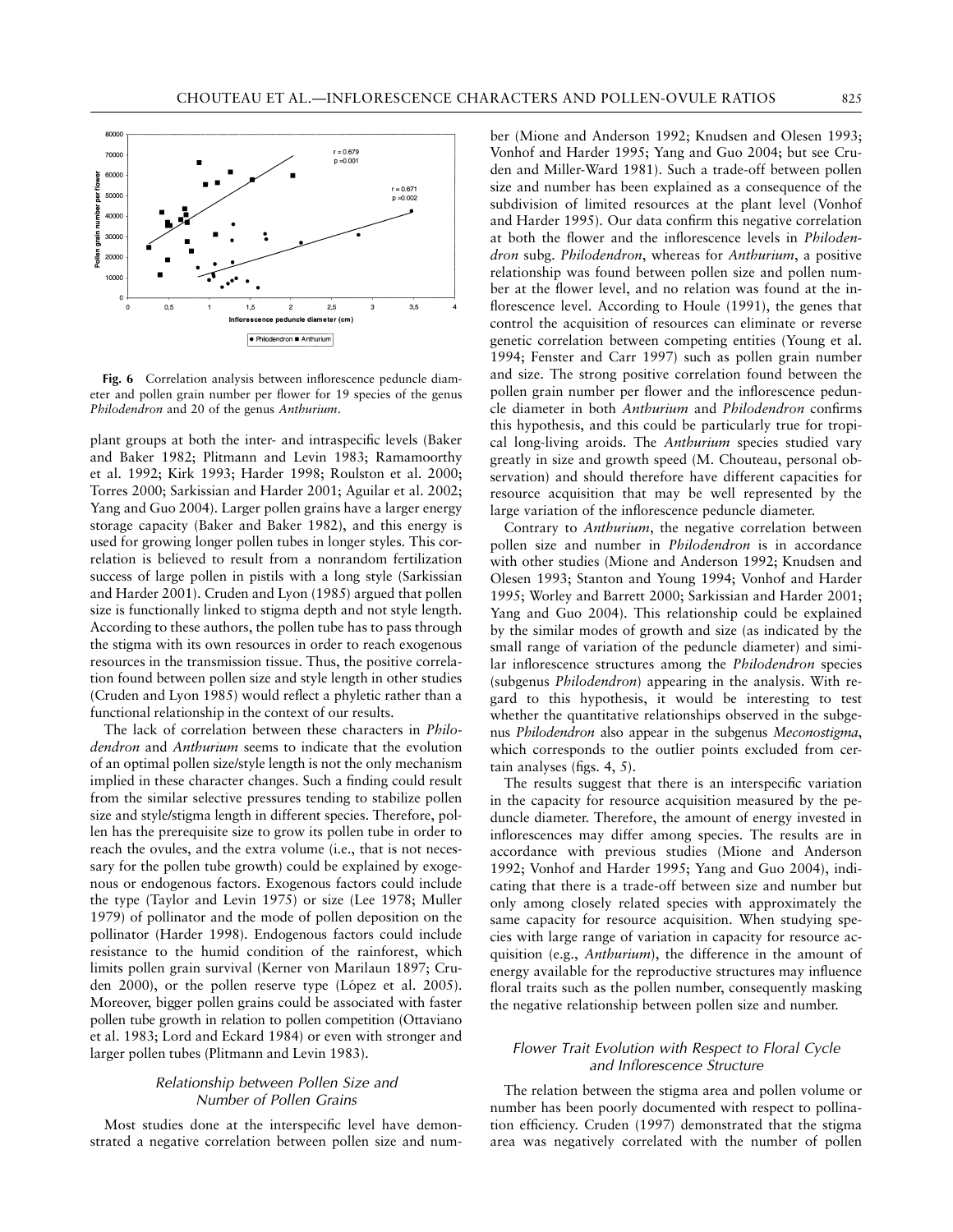

Fig. 7 Relationships among floral traits based on work by Cruden (2000) (see also fig. 1) in the genera *Philodendron* (A) and *Anthurium* (B) at both flower and inflorescence levels. Correlations are indicated for each relationship. Significance level: one asterisk =  $P \le 0.05$  and two asterisks =  $P \leq 0.01$ .

grains in two groups of plants (Synphionema and Isopogon). This relation has been explained as a trade-off between the investments in pollen and stigma area. A plant producing a low number of pollen grains would have a bigger stigma in order to increase the probability of pollen collection from pollinators with limited pollen loads. In contrast, plants producing a large number of pollen grains would have a smaller stigma because of the higher probability of collecting pollen (Cruden 1997).

In the Philodendron species studied, a strong positive relation was found between the pollen grain volume per flower (pollen number per flower  $\times$  pollen grain volume) and per inflorescence (pollen volume per flower  $\times$  number of male flowers) and the stigmatic area at both the flower and the inflorescence levels (stigma area per flower  $\times$  number of female flower). Those relationships can be explained by the flowering cycle of this genus and its inflorescence morphology. As described in the ''Introduction,'' Philodendron has a 24-h flowering cycle. Female and male flowers are synchronous over two successive nights during the female and male phases. Thus, the inflorescence of Philodendron behaves functionally as if it consisted of only one female and one male flower. Studies concerning the pollination and flowering cycles of Philodendron clearly show that the inflorescence is the main pollination unit (Gibernau et al. 1999, 2000; Gibernau and Barabé 2002). Our results also demonstrate how the flowers are well integrated into the complex functional unit represented by the inflorescence. The strong relationships at the inflorescence level between the plant's investment in pollen and the investment in the structure to collect it (the stigma area) are in accordance with the inflorescence being the pollination unit in Philodendron.

Anthurium species have a different flowering cycle. The cycles last for 2–3 wk, depending on the species. It begins with the simultaneous receptivity of the stigma of all the hermaphrodite flowers along the whole inflorescence. The receptivity lasts for about half of the flowering cycle. Anthurium flowers are dichogamic (sexual phases temporally separated). There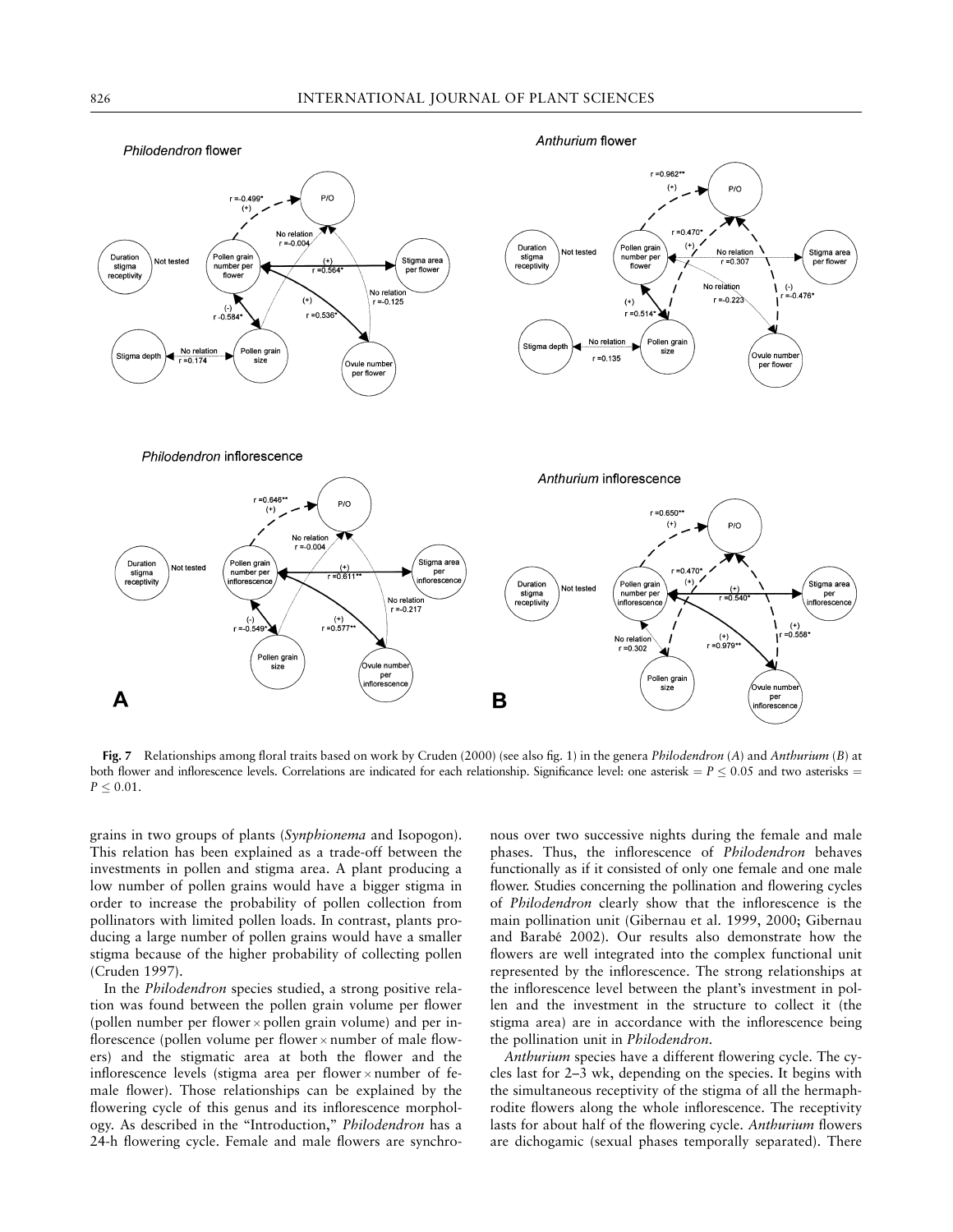is a full day (24 h) when no sexual function is active between the end of stigma receptivity and the beginning of pollen release. After this interphase, the stamens begin to release pollen. In some species, female and male phases overlap briefly, allowing self-pollination to occur in the absence of visits by pollinators (Croat 1980). Contrary to Philodendron, whose pollen is released in an explosive way (all at the same time) along the inflorescence, Anthurium stamens open sequentially, beginning with the lower portion of the inflorescence and extending to the upper portion over a period of more than a week. The Anthurium cycle operates in such a way that each morning, a few flowers occupying a small portion of the inflorescence (a few rows) release their pollen. In summary, the flowering cycle of Anthurium can be explained simply as an inflorescence having all its stigmas receptive at the same time but only a small portion of stamens releasing their pollen at a given time.

The strong positive correlation between the stigmatic area of the whole inflorescence or the flower and the pollen grain volume of a single flower reflects this flowering cycle well. This result can be interpreted as being a way to increase pollination efficiency because the small proportion of Anthurium flowers releasing their pollen each day must have the potential to pollinate many flowers of a receptive inflorescence. This relationships is well represented by the fact that the bigger the stigmatic area on the inflorescence, the higher the number of pollen grains per flower will be. Inflorescences of Philodendron and Anthurium are integrated structures in which most floral traits are linked in order to optimize the inflorescence level and not individual flowers as the main pollination unit.

### Pollen and Ovule Number

Recent studies about sex allocation theory have revealed an intraspecific intraflower positive genetic correlation between male (pollen) and female (ovule) functions (e.g., Campbell 1992, 1997; Mazer 1992; O'Neil and Schmitt 1993; Agren and Schemske 1995; Ashman 1999; Burd 1999; Koelewijn and Hunscheid 2000; Yang and Guo 2004). Few studies, however, have explored the relationship at the interspecific level (Small 1988; Gallardo et al. 1994; Ortega-Olivencia et al. 1997; Lopez et al.1999; Wyatt et al. 2000; Yang and Guo 2004). It appears that a strong positive correlation between investment in pollen grains and ovules could result from the genetic variation in resource acquisition (Campbell 2000; Koelewijn and Hunscheid 2000; Yang and Guo 2004).

Our data show an interspecific logarithmic correlation at the flower level between pollen and ovule number only in Philodendron subg. Philodendron. In the genus Anthurium, the lack of variability in ovule number (two or four) explains the lack of correlation in this genus at the flower level. For Philodendron subg. Philodendron, there is a positive correlation between the numbers of pollen grains and ovules at the flower and inflorescence levels. This indicates that the Philodendron inflorescence is well integrated as a functional unit. Even if the sampling was low (21 species of Philodendron subg. *Philodendron*), the logarithmic relationship between pollen and ovule number suggests that there is a maximum number of pollen grains produced. This maximum of pollen grains could be constrained by the fact that unisexual male flowers are densely compacted within the male zone, limiting their volume. Further, an increase in pollen number without a decrease in volume could induce an evolutionary change in the stamen morphology and consequently the inflorescence architecture, which is closely linked to the pollinators. In Anthurium inflorescences, a strong positive linear correlation was found between pollen and ovule numbers at the inflorescence level. This is due to the additive effect of flower number and the flowers being bisexual and thus all the same. We found a positive interspecific correlation between the numbers of pollen grains and ovules for two genera having compact inflorescences, suggesting that their inflorescence must be considered the effective pollination unit.

### P/O and Breeding System

Our results clearly show that the breeding systems are different in Philodendron and Anthurium. Nearly half the species of Anthurium studied were able to self-pollinate, while species of Philodendron were strictly unable to self-pollinate. Anthurium species had a greater P/O than Philodendron species, suggesting that in the aroid family, P/O and breeding system do not correspond to what has been found in other groups of plants (Gallardo et al. 1994; Lopez et al. 1999; Wyatt et al.  $2000$ ; Jürgens et al.  $2002$ ; Wang et al.  $2004$ ). In aroids, the P/O decreases from self-compatible to self-incompatible species instead of increasing (Chouteau et al. 2006).

In addition, our results are consistent with the hypothesis that P/O is related to the pollination mechanism, as Philodendron has an extremely complex pollination mechanism while *Anthurium* appears to be less specialized. In *Philoden*dron, the pollination mechanism has evolved into a very complex interaction combining a mechanical action of the spathe around the spadix during a short flowering cycle (24 h) with floral rewards (sterile flowers rich in protein) for the beetle pollinator, the secretion of resin to secure pollen on the pollinator, and the production of odors and heat (Gibernau et al. 1999, 2000; Seymour et al. 2003). In contrast, in Anthurium, the flowering cycle is much longer (up to 2 wk), the spathe is generally open and spreading (e.g., no complex pollination function), no floral chamber is present and thus pollinators come and go several times during the pollination cycle, and the main rewards are stigmatic exudates and pollen (Croat 1980; Schwerdtfeger et al. 2002; M. Chouteau and D. Barabé, personal observation).

Among Anthurium species studied, no significant difference in the P/O values was found between species able to self-pollinate and those unable to self-pollinate; this points to the fact that in this genus, the P/O is not an indicator of breeding system. In Anthurium and Philodendron, the P/O was positively correlated with the inflorescence peduncle diameters (our measure of capacity for resource acquisition), which is closely linked to pollen production. This indicates how plants invest the maximum amount of resources in the number of pollen grains independently of the breeding system.

In conclusion, our study provides new data and hypotheses concerning tropical herbaceous plants with two different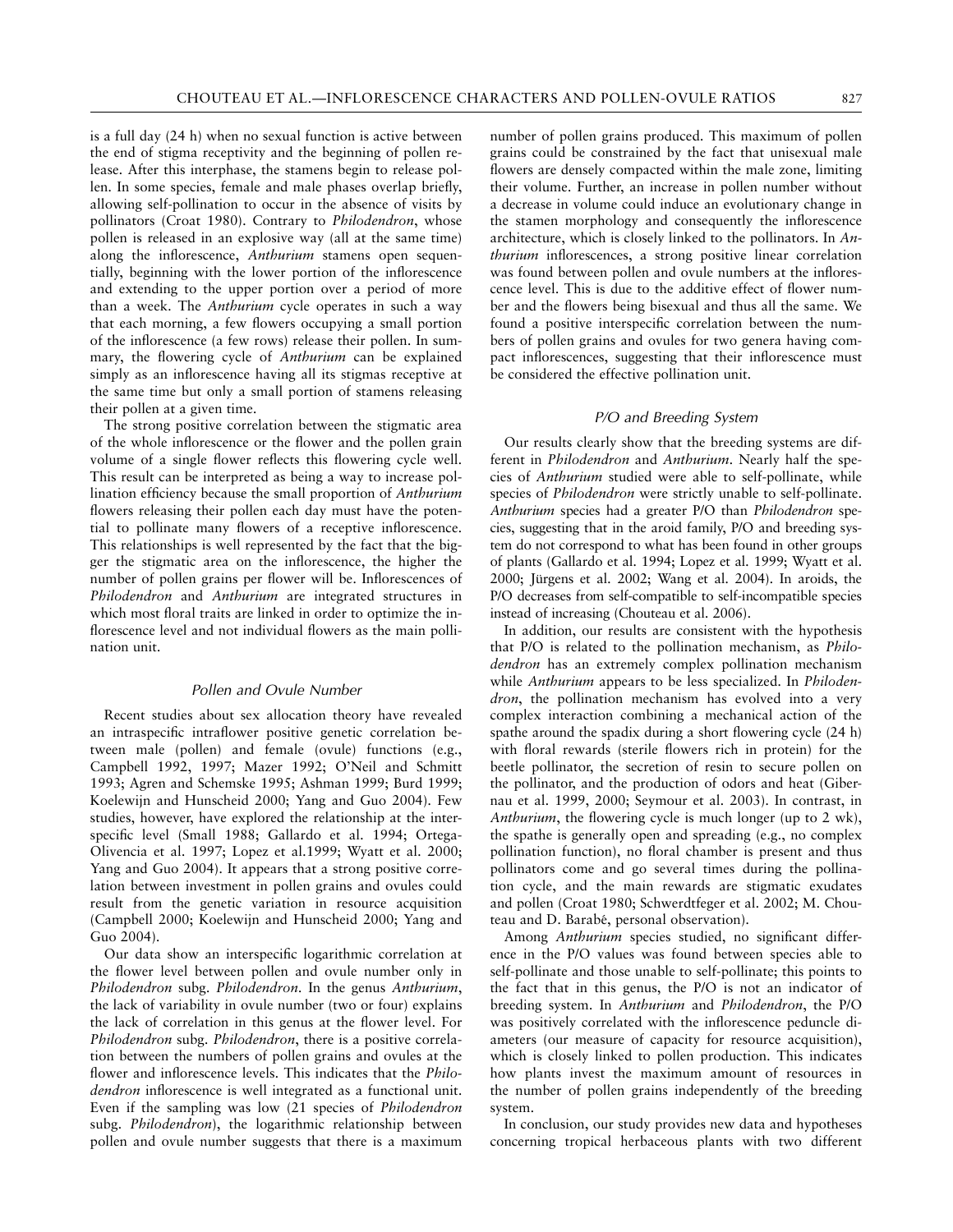types of spadiciform inflorescences. Quantitative relationships between floral traits point to the fact that the inflorescence behaves like a single hermaphrodite flower, acting as the main pollination unit. This study shows that P/O in aroids may not be an indicator of breeding system, as it is in other plant families. Studying the variation in P/O with respect to exogenous factors such as pollinator type, habitats, and growth mode could provide new insights.

### Acknowledgments

We would like to thank Dr. Christian Lacroix for his valuable comments on the manuscript. We are grateful to Marie-Pierre Gauthier for her help during the sampling. This research was supported by an individual operating grant from the Natural Sciences and Engineering Research Council of Canada to D. Barabé.

### Literature Cited

- Agren J, DW Schemske 1995 Sex allocation in the monoecious herb Begonia semiovata. Evolution 49:121–130.
- Aguilar R, G Bernardello, L Coletto 2002 Pollen-pistil relationships and pollen size-number trade-off in species of the tribe Lycieae (Solanaceae). J Plant Res 115:335–340.
- Ashman T-L 1994 A dynamic perspective on the physiological cost of reproduction in plants. Am Nat 144:300–316.
- 1999 Determinants of sex allocation in a gynodioecious wild strawberry: implications for the evolution of dioecy and sexual dimorphism. J Evol Biol 12:648–661.
- Baker HG, I Baker 1982 Starchy and starchless pollen in the Onagraceae. Ann Mo Bot Gard 69:748–754.
- Barabé D, C Lacroix 1999 Homeosis, morphogenetic gradient and the determination of floral identity in the inflorescences of Philodendron solimoesense (Araceae). Plant Syst Evol 219: 243–261.
- ——— 2000 Homeosis in the flower of the Araceae: the case of Philodendron melinonii (Araceae). Ann Bot 86:479–491.
- Barabé D, C Lacroix, B Jeune 2004 The game of numbers in homeotic flowers of Philodendron (Araceae). Can J Bot 82: 1459–1467.
- Burd M 1999 Flower number and floral components in ten angiosperm species: an examination of assumptions about trade-offs in reproductive evolution. Biol J Linn Soc 68:579–592.
- Campbell CS, NC Famous, MG Zuck 1986 Pollination biology of Primula laurentiana (Primulaceae) in Maine. Rhodora 88: 253–260.
- Campbell DR 1992 Variation in sex allocation and floral morphology in Ipomopsis aggregate (Polemoniaceae). Am J Bot 79: 516–521.
- 1997 Genetic correlation between biomass allocation to male and female functions in a natural population of Ipomopsis aggregate (Polemoniaceae). Heredity 79:606–614.
- 2000 Experimental tests of sex-allocation theory in plants. Trends Ecol Evol 15:227–232.
- Charlesworth B, D Charlesworth 1981 Allocation to the male and female function in hermaphrodites. Biol J Linn Soc 15:57–74.
- Charnov EL 1982 The theory of sex allocation. Princeton University Press, Princeton, NJ.
- Chouteau M, D Barabé, M Gibernau 2006 Pollen ovule ratios in some Neotropical Araceae and their putative significance. Plant Syst Evol 257:147–157, doi:10.1007/s00606-005-0328–2.
- Cresti MJL, E van Went, E Pacini, MTM Willenise 1976 Ultrastructure of transmitting tissue of Lycopersicon peruvianum style: development and histochemistry. Planta 132:305–312.
- Croat TB 1980 Flowering behaviour of the Neotropical genus Anthurium (Araceae). Am J Bot 67:888–904.
- Cruden RW 1977 Pollen-ovule ratios: a conservative indicator of breeding systems in flowering plants. Evolution 31:32–46.
- 1997 Implication of an evolutionary theory to applied pollination ecology. Acta Hortic 437:27–51.
- 2000 Pollen grains: why so many? Plant Syst Evol 222: 143–165.
- Cruden RW, DL Lyon 1985 Correlations among stigma depth, style length, and pollen grain size: do they reflect function or phylogeny? Bot Gaz 146:143–149.
- Cruden RW, S Miller-Ward 1981 Pollen-ovule ratio, pollen size, and the ratio of stigmatic area to the pollen bearing area of the pollinator: an hypothesis. Evolution 35:964–974.
- Fenster CB, DE Carr 1997 Genetics of sex allocation in mimulus (Scrophulariaceae). J Evol Biol 10:641–661.
- Gallardo R, E Dominiguez, JM Muñoz 1994 Pollen-ovule ratio, pollen size, and breeding system in Astragalus (Fabaceae) subgenus Epiglottis: a pollen and seed allocation approach. Am J Bot 81: 1611–1619.
- Gibernau M 2003 Pollinators and visitors of aroid inflorescences. Aroideana 26:66–83.
- Gibernau M, D Barabé 2002 Pollination ecology of Philodendron squamiferum (Araceae). Can J Bot 80:316–320.
- Gibernau M, D Barabé, P Cerdan, A Dejean 1999 Beetle pollination of Philodendron solimoesense (Araceae) in French Guiana. Int J Plant Sci 160:1135–1143.
- Gibernau M, D Barabé, D Labat 2000 Flowering and pollination of Philodendron melinonii (Araceae) in French Guiana. Plant Biol 2: 331–334.
- Govaerts R, DG Frodin 2002 World checklist and bibliography of Araceae (and Acoraceae). Royal Botanic Gardens, Kew.
- Harder LD 1998 Pollen-size comparisons among animal-pollinated angiosperms with different pollination characteristics. Biol J Linn Soc 64:513–525.
- Herrero M, JI Hormaza 1996 Pistil strategies controlling pollen tube growth. Sex Plant Reprod 9:343–347.
- Houle D 1991 Genetic correlations of fitness correlates: what genetic correlations are made of and why it matters. Evolution 45: 630–648.
- Jürgens A, T Witt, G Gottsberger 2002 Pollen grain numbers, ovule numbers and pollen-ovule ratios in Caryophylloideae: correlation with breeding system, pollination, life form, style number, and sexual system. Sex Plant Reprod 14:279–289.
- Kerner von Marilaun A 1897 The natural history of plants. (Translated by FW Oliver.) Blackie, London.
- Kirk WDJ 1993 Interspecific and number variation in pollen grains and seeds. Biol J Linn Soc 49:239–248.
- Knox RB 1984 Pollen-pistil interactions. Pages 508–592 in A Pirson, MH Zimmermann, eds. Encyclopedia of plant physiology. Vol 17, 1st ed. Springer, Berlin.
- Knudsen JT, JM Olesen 1993 Buzz-pollination and patterns in sexual traits in North European Pyrolaceae. Am J Bot 80: 900–913.
- Koelewijn HP, MPH Hunscheid 2000 Intraspecific variation in sex allocation in hermaphroditic Plantago coronopus (L.). J Evol Biol 13:302–315.
- Lee S 1978 A factor analysis of the functional significance of angiosperm pollen. Syst Bot 3:1–19.
- López HA, AM Anton, L Galetto 2005 Pollen-pistil size correlation and pollen size-number trade-off in species of Argentinian